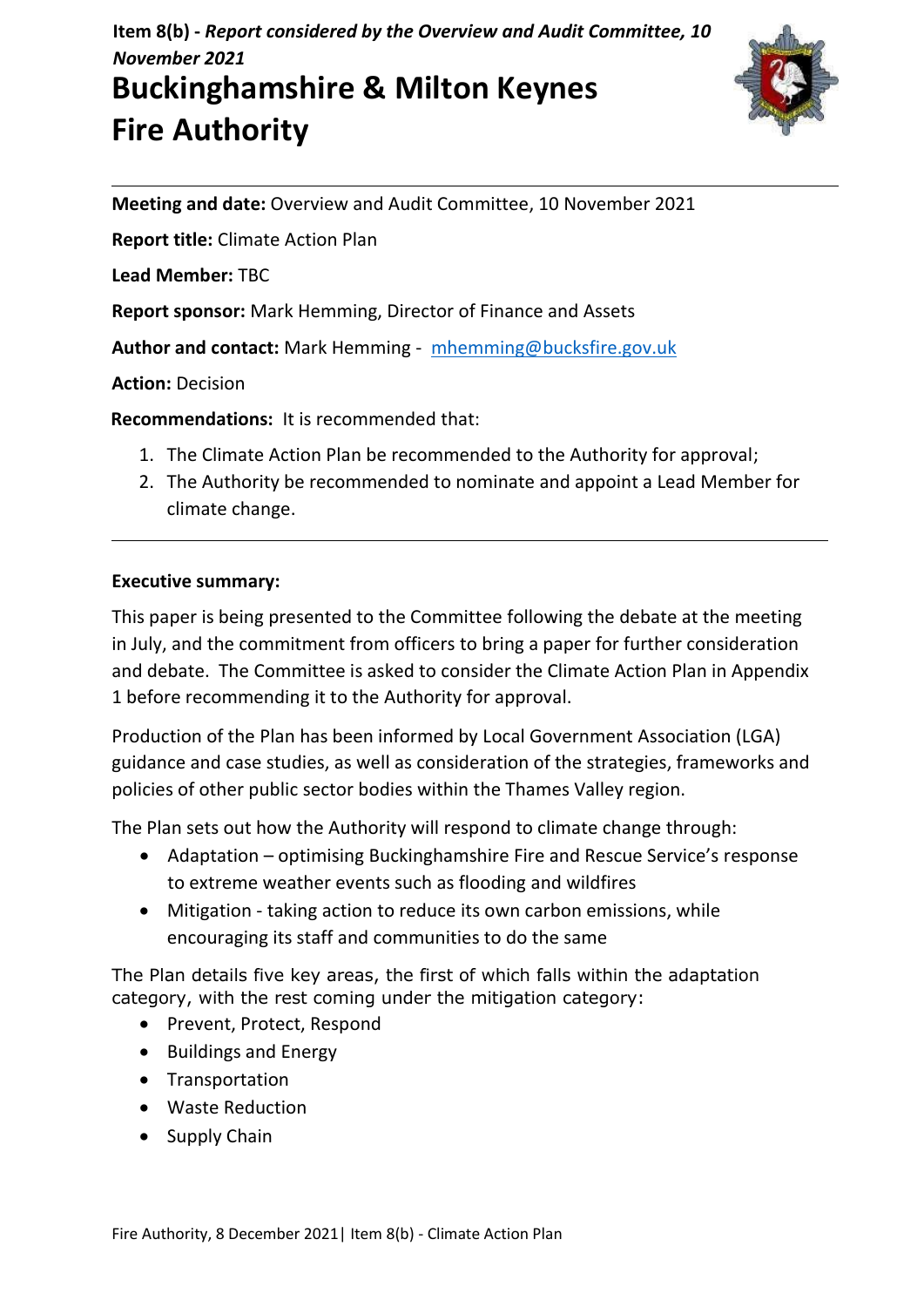For each of these five areas, the Plan sets out current actions being taken, as well as future aims. Actions to achieve the future aims are then scheduled into an action plan on page 5 of Appendix 1.

As far as possible, actions are to be included within updates to existing strategies as and when they become due for renewal.

**Financial implications:** There are no direct financial implications associated with the Climate Action Plan. Any implications of future actions that have a financial impact will be subject to approval in accordance with Financial Regulations and Instructions.

**Risk management:** The Authority's [2020-25 Public Safety Plan](https://bucksfire.gov.uk/documents/2020/03/public_safety_plan_2020_to_2025.pdf/) (PSP) identifies climate change as a risk to the communities it serves. In addition to ensuring that Buckinghamshire Fire and Rescue Service (BFRS) is properly prepared to deal the effects of climate change on its risk and demand profile, the PSP also commits to reducing the impact on the environment from BFRS's own operations and infrastructure. Specific projects and actions designed to address this issue will be included in the Corporate Plan and progress monitored by the Business Transformation Board. Also, Authority Members (and specifically the Lead Member if appointed with such responsibility) will be updated on progress with the Climate Action Plan and the impact of measures taken.

## **Legal implications:**

The Authority can use environmental and social award criteria (provided that the criteria are linked to the subject matter of the contract and non-discriminatory) when awarding contracts (regulation 68(3)(a), the Public Contracts Regulations 2015).

The [Cleaner Road Transport Vehicles Regulations 2011 \(](https://www.legislation.gov.uk/uksi/2011/1631/contents)SI 2011/1631), as amended by the [Cleaner Road Transport Vehicles \(Amendment\) \(EU Exit\) Regulations 2020](https://www.legislation.gov.uk/uksi/2020/964/made?view=plain)  (2020/964) impose obligations on the Authority to take into account energy consumption and emissions when purchasing or leasing vehicles.

On 3 June 2021, the Cabinet Office published [Procurement Policy Note 05/21:](https://www.gov.uk/government/publications/procurement-policy-note-0521-national-procurement-policy-statement)  [National Procurement Policy Statement](https://www.gov.uk/government/publications/procurement-policy-note-0521-national-procurement-policy-statement) (PPN 05/21), which has immediate effect, together with the [National Procurement Policy Statement](https://assets.publishing.service.gov.uk/government/uploads/system/uploads/attachment_data/file/990289/National_Procurement_Policy_Statement.pdf) (NPPS). PPN 05/21 states that "The Government intends to bring forward legislation when Parliamentary time allows to ensure that […] all contracting authorities are required to have regard to the [NPPS] when undertaking procurements." In turn the NPPS states that "tackling climate change and reducing waste" is one of three national priorities to which the Authority must have regard when exercising its procurement functions. It states that bodies including the Authority "should consider the following social value outcomes alongside any additional local priorities: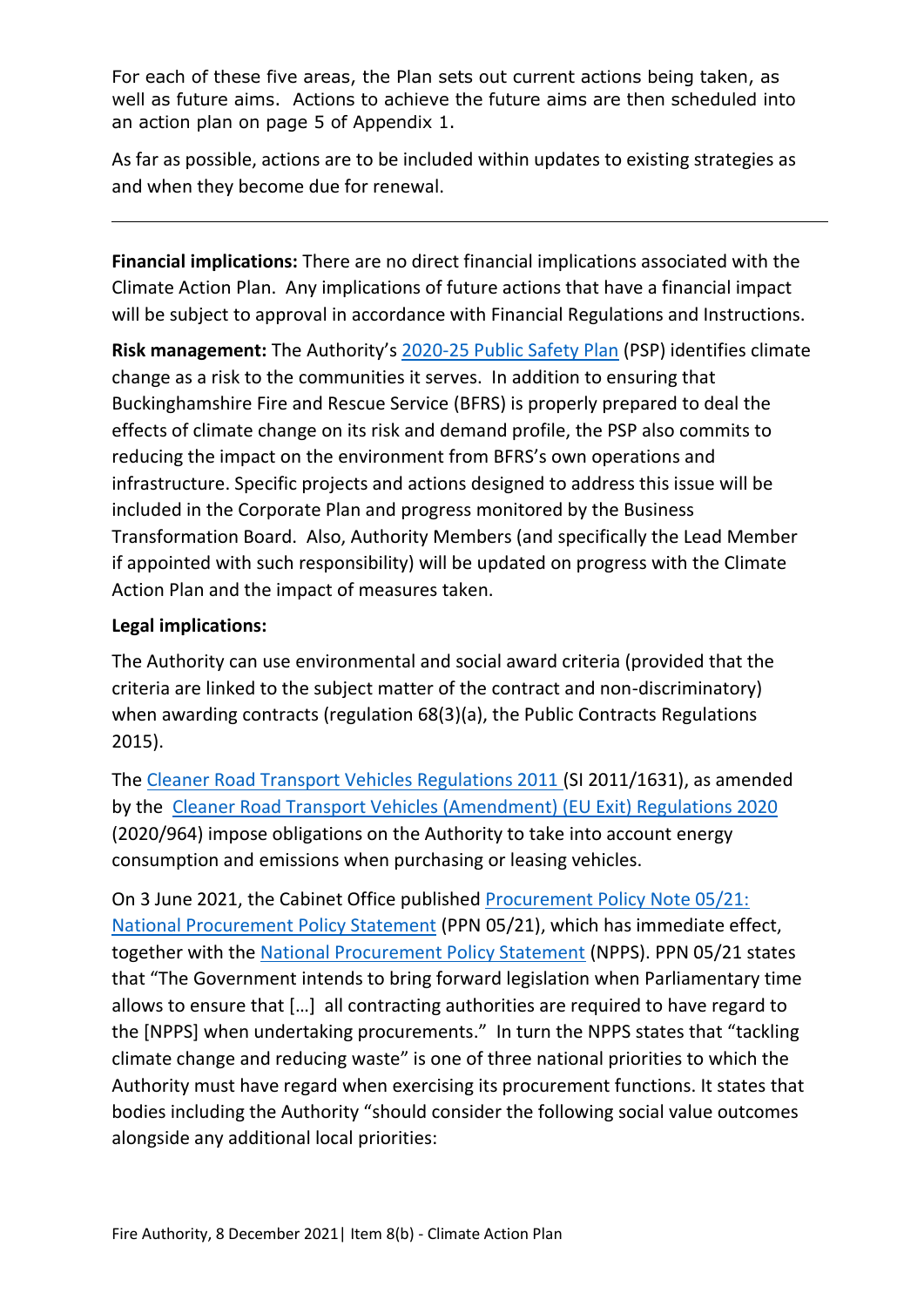- contributing to the UK Government's legally-binding target<sup>1</sup> to reduce greenhouse gas emissions to net zero by 2050;
- reducing waste, improving resource efficiency and contributing to the move towards a circular economy;
- identifying and prioritising opportunities in sustainable procurement to deliver additional environmental benefits, for example enhanced biodiversity, through the delivery of the contract."

## **Privacy and security implications:** No direct impact.

**Duty to collaborate:** The Plan has been developed with refence to the corresponding Thames Valley Police and South Central Ambulance Service policies, as well as those of Buckinghamshire Council, Milton Keynes Council and Oxfordshire County Council. The latter councils are all listed as having made declarations of Climate Emergency <https://www.climateemergency.uk/blog/list-of-councils/>

**Health and safety implications:** No direct impact.

**Environmental implications:** The Climate Action Plan demonstrates the Authority's commitment to addressing the issue of climate change. Detailed environmental implications are detailed within the Plan in Appendix 1.

**Equality, diversity, and inclusion implications:** No direct impact.

**Consultation and communication: C**ommunication and training considerations are detailed within the Plan in Appendix 1.

## **Background papers:**

Local Government Association. 2020. Climate emergency: Fire and rescue services. [https://www.local.gov.uk/sites/default/files/documents/10.45%20Climate%20emerg](https://www.local.gov.uk/sites/default/files/documents/10.45%20Climate%20emergency%20and%20fire%20services_web_1.pdf) [ency%20and%20fire%20services\\_web\\_1.pdf](https://www.local.gov.uk/sites/default/files/documents/10.45%20Climate%20emergency%20and%20fire%20services_web_1.pdf)

Thames Valley Police. 2018. Environmental Management Policy. [https://www.thamesvalley.police.uk/SysSiteAssets/foi-media/thames-valley](https://www.thamesvalley.police.uk/SysSiteAssets/foi-media/thames-valley-police/policies/policy---environmental-management.pdf)[police/policies/policy---environmental-management.pdf](https://www.thamesvalley.police.uk/SysSiteAssets/foi-media/thames-valley-police/policies/policy---environmental-management.pdf)

South Central Ambulance Service NHS Foundation Trust. 2021. Environmental Policy. <https://www.scas.nhs.uk/wp-content/uploads/Environmental-Policy.pdf>

| <b>Appendix</b> | Title'                                         | <b>Protective Marking</b> |
|-----------------|------------------------------------------------|---------------------------|
|                 | <b>Buckinghamshire Fire and Rescue Service</b> | <b>None</b>               |
|                 | <b>Climate Action Plan</b>                     |                           |

<sup>&</sup>lt;sup>1</sup> See the Climate Change Act 2008 (2050 Target Amendment) Order 2019 in force since 27 June 2019 <https://www.legislation.gov.uk/uksi/2019/1056/contents/made>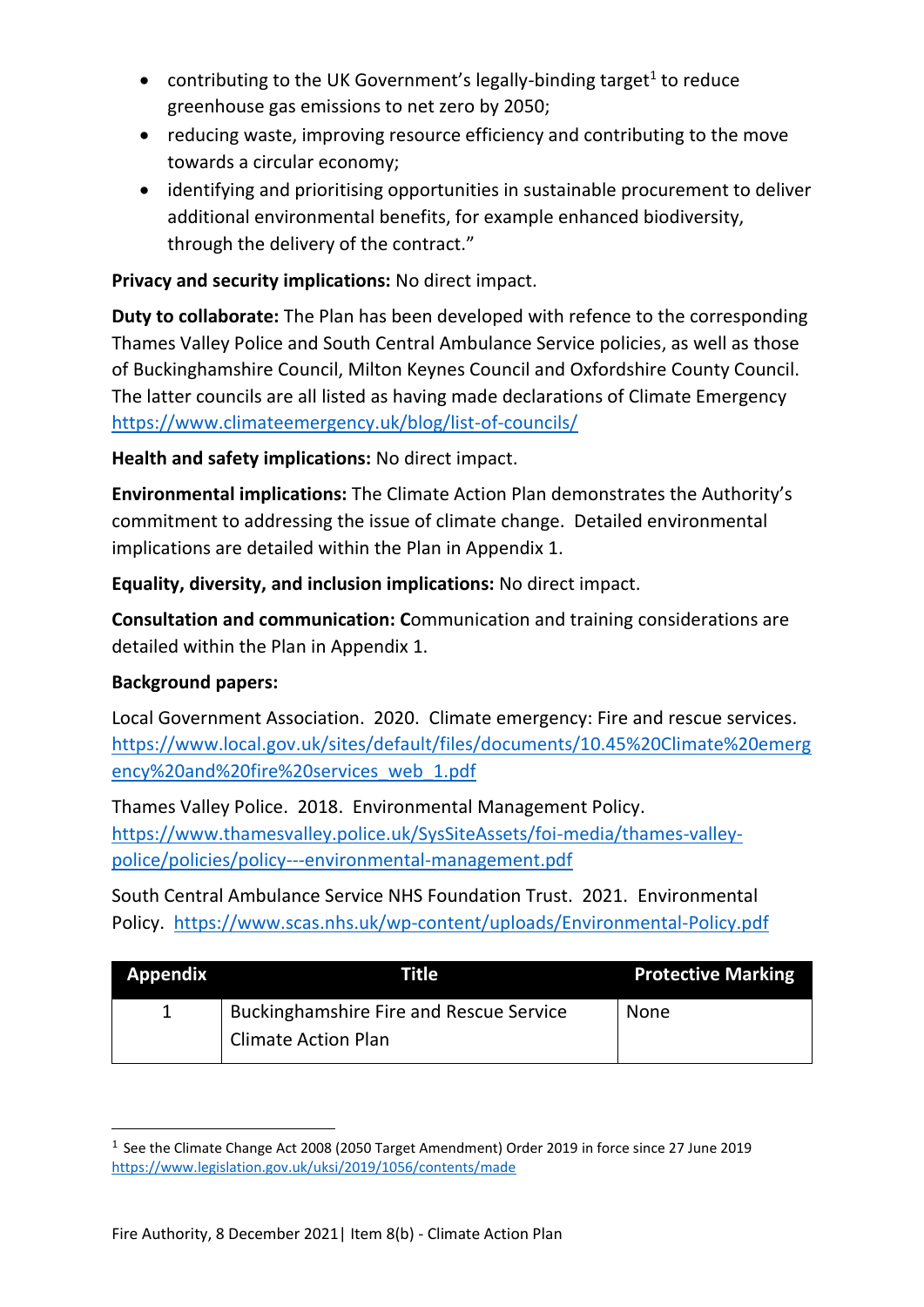## **Buckinghamshire Fire and Rescue Service Climate Action Plan**

#### **Foreword**

Local authorities have a key role to play in helping to achieve the UKs 2050 Net Zero greenhouse gas emissions target. The Intergovernmental Panel on Climate Change (IPCC) note that "Many of the changes observed in the climate are unprecedented in thousands, if not hundreds of thousands of years, and some of the changes already set in motion—such as continued sea level rise—are irreversible over hundreds to thousands of years."



However, they also state that "strong and sustained reductions in emissions of carbon dioxide (CO2) and other greenhouse gases would limit climate change."<sup>1</sup>

The Authority recognises that as a fire and rescue service, we have a unique and essential role to play in the adaptation to, and mitigation of climate change. The way in which we will respond to the already unavoidable impacts of climate change is already detailed within our current Public Safety Plan.

The Authority also recognises the need to assist with mitigating future climate change by reducing its own greenhouse gas emissions and using its influence to encourage employees and the community to do the same. The Authority has already taken several steps to reduce our environmental impact, but we recognise there is still more we can do.

This Climate Action Plan shows our commitment to addressing the issue of climate change, as we continue to work towards our vision of making Buckinghamshire and Milton Keynes the safest areas in England in which to live, work and travel.

**Councillor Insertlead Membernamehere** [Insert Position Here]

#### **Definitions**

**Zero carbon** means that no carbon dioxide emissions are being produced from a product/service e.g. zero-carbon electricity could be provided by a 100 per cent renewable energy supplier.

**Carbon neutral** means that while some carbon dioxide emissions are still being generated by a building/process these emissions are being offset somewhere else making the overall net carbon dioxide emissions zero. This is also termed net-zero carbon dioxide emissions.

**Net Zero** greenhouse gas emissions means that while some greenhouse gas emissions (not only CO2) are still being generated by a process, these emissions are being balanced by forestry or removed by technologies making the overall net emissions zero.

<sup>&</sup>lt;sup>1</sup> [https://www.ipcc.ch/site/assets/uploads/2021/08/IPCC\\_WGI-AR6-Press-Release\\_en.pdf](https://www.ipcc.ch/site/assets/uploads/2021/08/IPCC_WGI-AR6-Press-Release_en.pdf)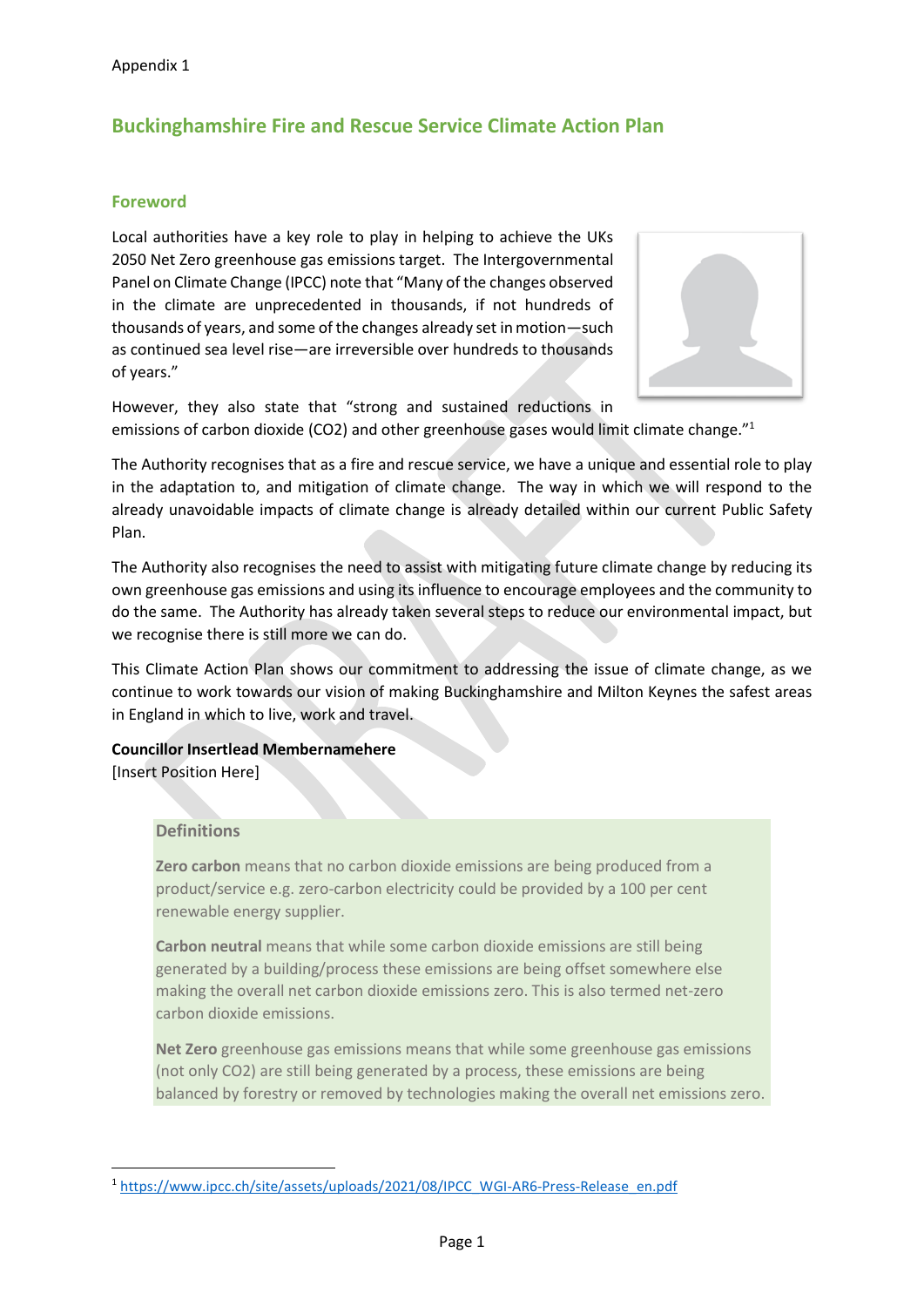#### **Introduction**

Our Climate Action Plan sets out how Buckinghamshire Fire and Rescue Service will respond to climate change through:

- Adaptation optimising our response to extreme weather events such as flooding and wildfires
- Mitigation taking action to reduce our own carbon emissions, while encouraging our staff and communities to do the same

The principles that we will follow in relation to each of these are set out below:

#### **Adaptation**

**Prevent, Protect, Respond**

- Work with our communities to identify those most vulnerable from climate change risks and to prevent harm from occurring
- Work in partnership with other organisations to protect our communities and businesses from the risks of climate change
- Ensure areas vulnerable to extreme weather events are identified in our Public Safety Plan and the Local Resilience Forum's Community Risk Register, and the appropriate level of resources and training are in place to respond to the identified risks

#### **Mitigation**

**Buildings and Energy**

- Improve the energy efficiency of our buildings
- Investigate the use of renewable energy in our buildings
- Encourage energy saving amongst our own staff and communities

**Transportation**

- Start to replace diesel vehicles with electric vehicles where practicable
- Encourage car sharing by staff (subject to prevailing internal Covid-19 guidance)

**Waste Reduction**

- Improve our recycling rates
- Reduce paper waste by using electronic systems

#### **Supply Chain**

• Work with suppliers to reduce carbon emissions in our supply chain

The Service will also look at the financial aspects of climate action, such as investing our money in sustainable investment products, potentially establishing a climate action fund (subject to the level of available funding) and investigating potential grant funding that may be available to help further mitigate our carbon emissions.

Within all the above principles and where it is beneficial to do so, the Service will seek to work collaboratively with other emergency responders, councils and appropriate organisations.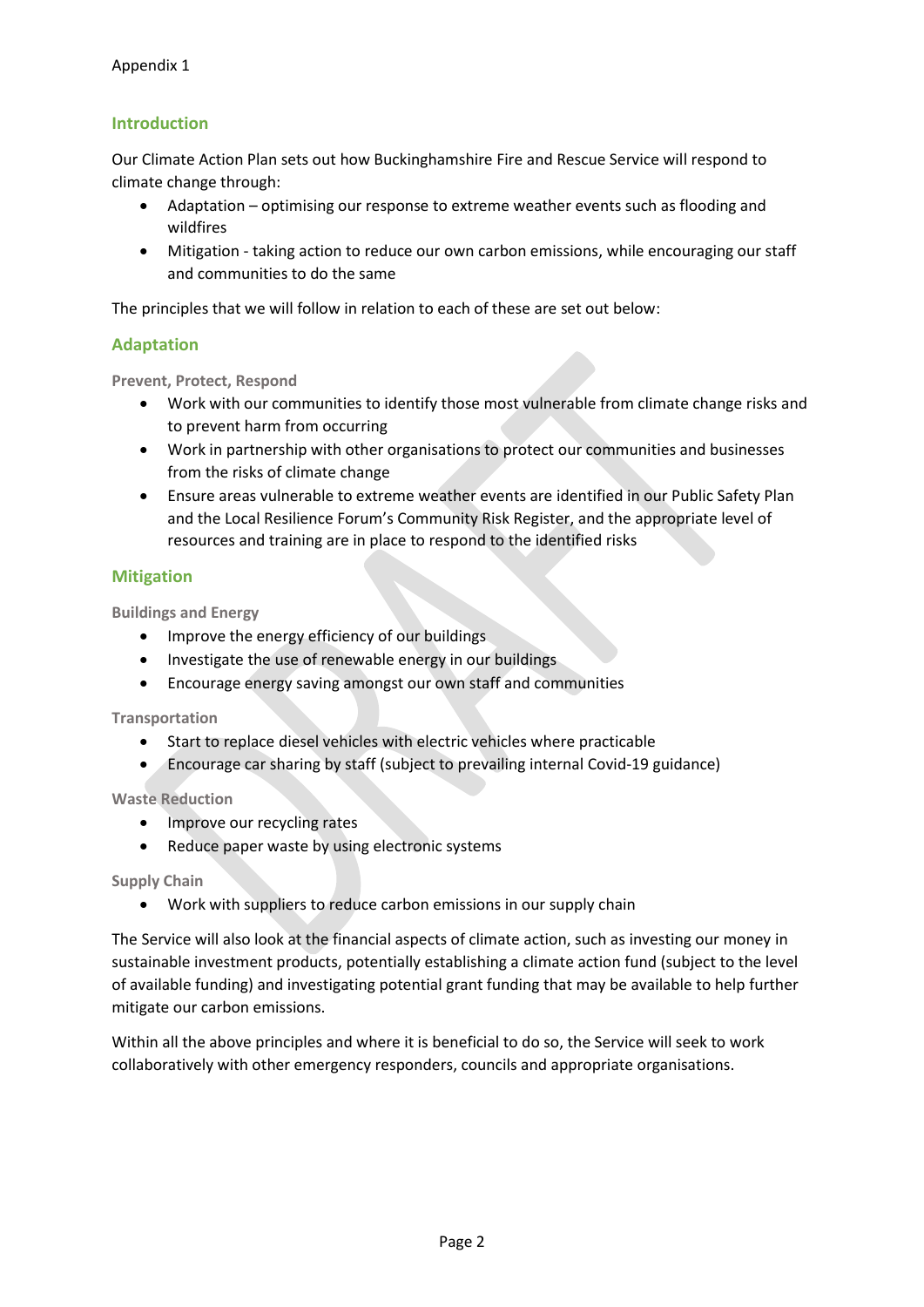### **Current Actions and Future Aims**

For each area listed on the previous page, the table below shows the current actions being taken and the future aims:

| <b>Current Actions</b>                                                                                                                                                                                                                                                                                                                                                                                                                       | Area                                   | <b>Future Aims</b>                                                                                                                                                                                                                                                                                                                                                                                                                     |
|----------------------------------------------------------------------------------------------------------------------------------------------------------------------------------------------------------------------------------------------------------------------------------------------------------------------------------------------------------------------------------------------------------------------------------------------|----------------------------------------|----------------------------------------------------------------------------------------------------------------------------------------------------------------------------------------------------------------------------------------------------------------------------------------------------------------------------------------------------------------------------------------------------------------------------------------|
| • Public Safety Plan identifies key risks<br>• Extreme weather events included on<br>Thames Valley Local Resilience Forum risk<br>register<br>• Staff appropriately trained, including<br>water rescue capability<br>• Advice to communities and businesses<br>provided in relation to extreme weather<br>events such as heatwaves and flooding                                                                                              | Prevent,<br>Protect,<br><b>Respond</b> | • Investigate ways to improve assistance to<br>individuals and business most at risk<br>· Identify potential partners to support our<br>work in relation to climate change<br>• Increase public awareness of potential<br>risks associated with climate change<br>through existing media channels                                                                                                                                      |
| • A number of energy efficiency measures<br>have been implemented, such as solar<br>panels and LED lighting<br>• The Blue Light Hub utilises a number of<br>energy efficiency measures, including a<br>combined heat and power (CHP) plant                                                                                                                                                                                                   | <b>Buildings and</b><br><b>Energy</b>  | • Review the energy efficiency of our<br>buildings and include actions to improve<br>this within the next Property Strategy<br>refresh<br>• Investigate the use of renewable energy<br>in our buildings<br>• Look to establish a group like the Green<br>Action initiative (see case study on page<br>4)                                                                                                                               |
| • Electric vehicle charging points at the<br>Blue Light Hub, shortly to be installed at<br>Aylesbury and Marlow<br>• Four electric vehicles purchased for the<br>Prevention team, with four mild hybrids<br>on order.<br>• Review commenced of continued use of<br>working from home, remote meetings<br>etc.<br>• Promotion of the Cycle to Work scheme<br>• End of life vehicles and equipment<br>donated to Fire Aid if unable to be sold | <b>Transportation</b>                  | . Investigate opportunities to increase the<br>number of electric vehicle charging<br>points at our buildings<br>. Investigate the user of alternative fuels<br>for current vehicles<br>• Monitor developments in electric<br>pumping appliances<br>• Look at ways to promote car sharing<br>amongst staff<br>• Investigate ways to support staff moving<br>to ULEVs<br>• Use existing telematic data to optimise<br>driving behaviour |
| • The Business and Systems Integration<br>project replaced the use of paper with<br>electronic methods for a number of key<br>processes (e.g. payslips, expenses claims,<br>invoicing)<br>• The Blue Light Hub utilises advanced<br>rainwater harvesting to reduce water<br>usage                                                                                                                                                            | <b>Waste</b><br><b>Reduction</b>       | • Look at ways to increase recycling<br>• Look at ways to reduce water<br>consumption (e.g. use pressure washers<br>to clean vehicles instead of fire hoses)                                                                                                                                                                                                                                                                           |
| • No specific action taken to date                                                                                                                                                                                                                                                                                                                                                                                                           | <b>Supply Chain</b>                    | • Work with key suppliers to identify<br>opportunities to reduce emissions from<br>their products/services<br>• Incorporate sustainability requirements<br>into new contracts                                                                                                                                                                                                                                                          |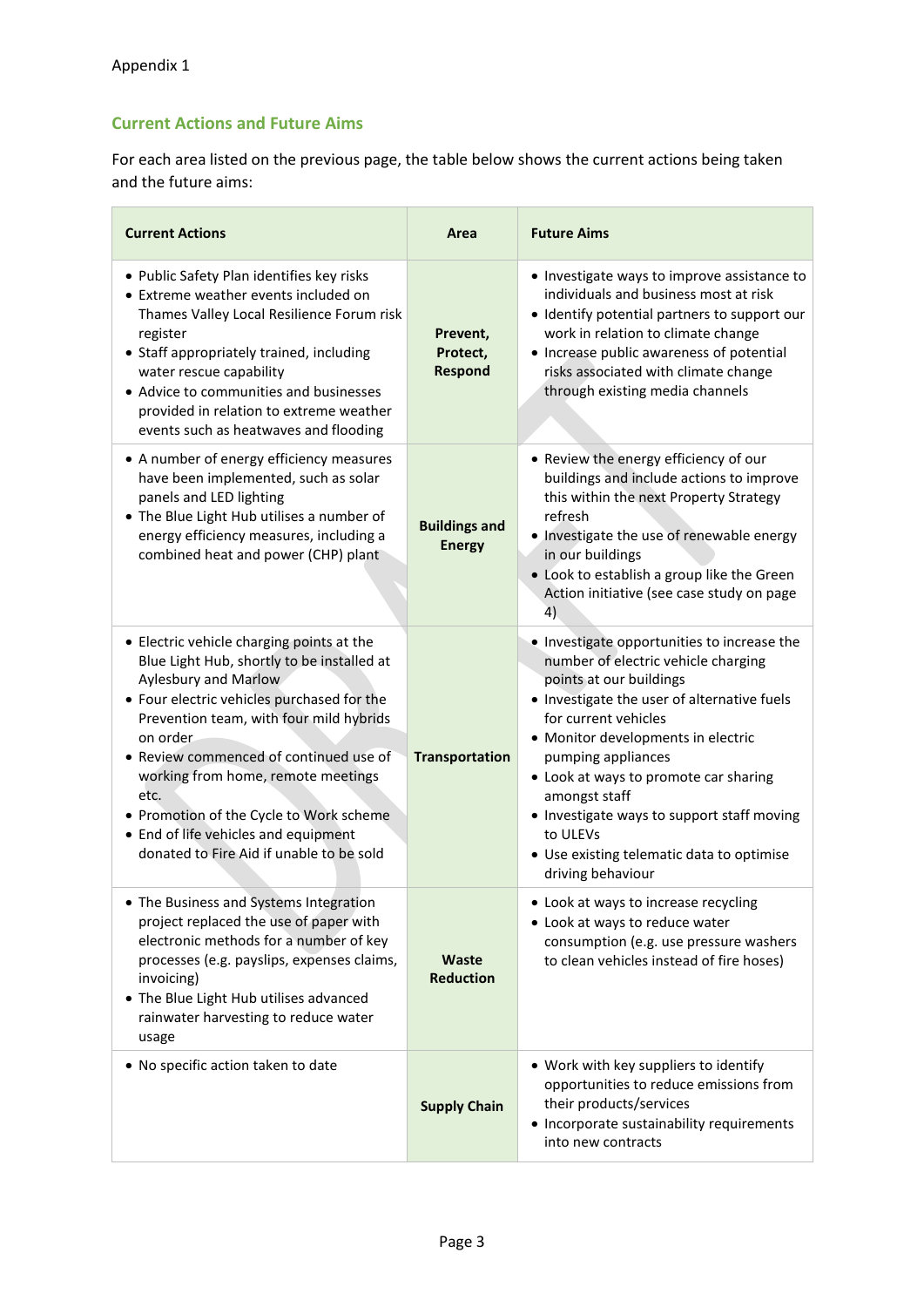Other actions that have already been taken, or are scheduled to be taken are:

- Embed climate change and air quality considerations in policy and decision making. The cover paper for board and committee meetings has already been updated to ensure that the environmental impacts are considered when making decisions. This will help to ensure the alignment of policy, spending and functions with this Climate Action Plan
- Sustainable investments we will investigate the potential to move some of our investments to dedicated sustainable investment products.

#### **Monitoring**

The Local Government Association (LGA) has teamed up with Local Partnerships to offer local authorities a free Greenhouse Gas Accounting Tool to help local authorities establish their baseline greenhouse gas emissions over a single reporting year.

The Authority will commit to completing this tool to record our emissions baseline, and report progress on work to reduce this on a regular basis. We will also consider what other information it may be useful to capture and report on.

#### **Case Study – Green Action**

The initiative began with conference call meetings between the sustainability representatives of the initial five participating FRSs to shape the campaign. In the first instance calls identified precisely what would be asked of crews (better energy management on stations), how long the first phase of Green Action Energy Savers should run for (four months), what data should be collected (gas and electric meter readings) and how performance would be monitored (kWh consumption compared to the same sites use the previous year). The group also agreed a common approach to weather correction (using heating degree day analysis) and accounting for any other factors that that would skew the data, e.g. station refurbishments. Further to this both internal and external communication channels were utilised to publish results of the competition.

[Source: LGA Climate emergency - fire and rescue services (Report). 10 March 2020.

#### **Communications and Training**

Relevant staff are already aware of the need to consider the environmental impacts of all decisions that required board or committee approval.

Once the Climate Action Plan is approved, this will be communicated to all staff, and our communities, via current media channels.

As well as considering the environmental impact of significant decisions, we are also aware there are a number of day-to-day changes that can be made to reduce negative impacts on the environment. The action plan on page 5 includes actions to communicate with our staff and the wider community, as well as train our staff on how they can make a positive difference to the environment. This includes the potential to start a group like the Green Action initiative (see case study above).